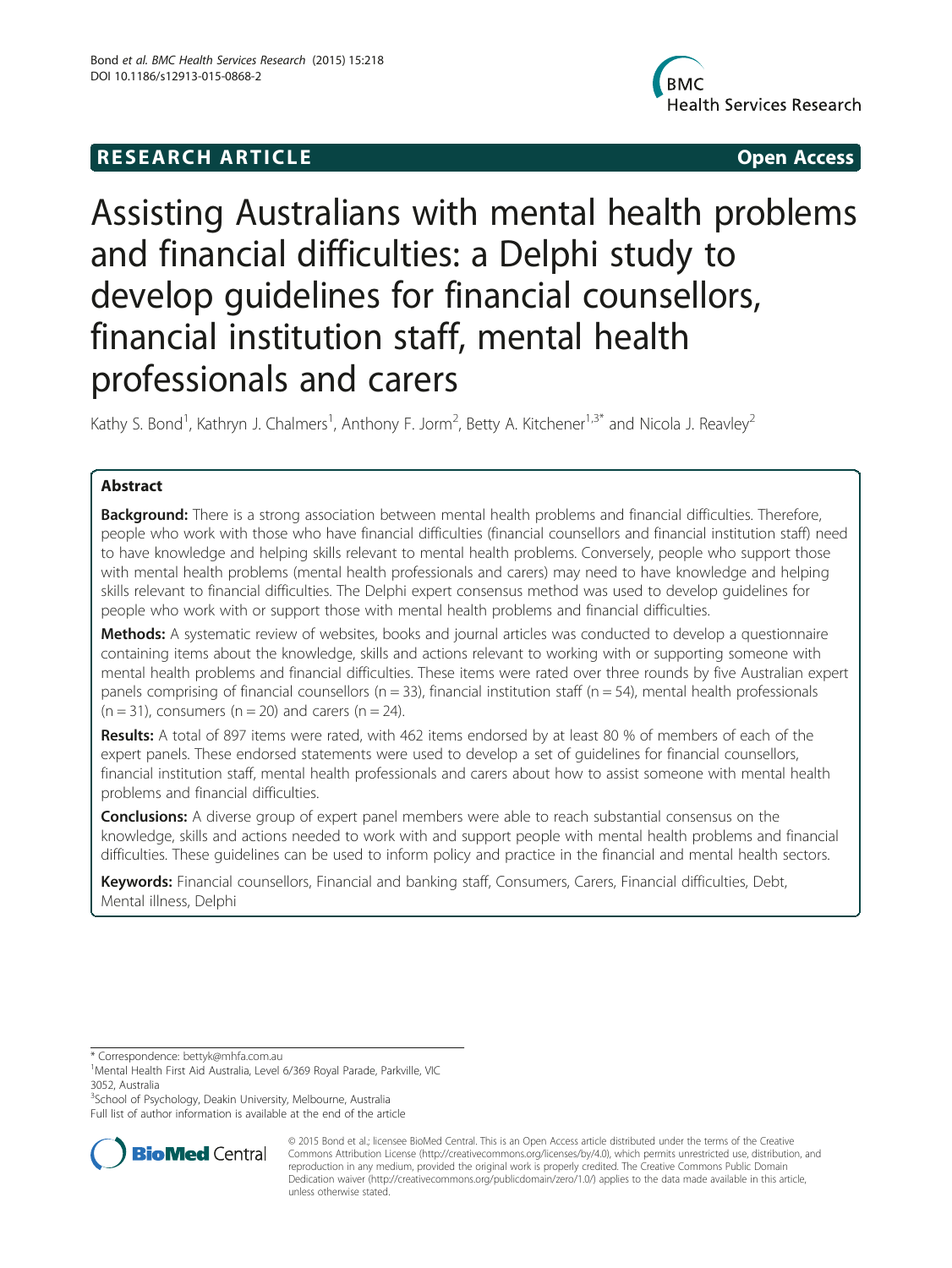## Background

There is an association between mental health problems and financial difficulties [\[1](#page-8-0)–[3\]](#page-8-0). A national survey in the UK found that people in debt were three times more likely to have a depressive or anxiety disorder than those without debt [\[4](#page-8-0)]. Furthermore, Australian research has found that people who report financial hardships (e.g. being unable to heat their home, having to sell possessions, going without meals) are more likely to have mental health problems [[1\]](#page-8-0). For example, the 12-month prevalence rates of depression were 7.5 % in people who report one financial hardship and 13 % in people with multiple financial hardships, compared to 3 % of people reporting no hardships. Similarly, people on income support have a higher rate of mood, anxiety and substance use disorders [[5](#page-8-0)]. A 2012 Australian study of people with psychotic disorders found that 43 % of participants cited financial problems as a major challenge in the coming year [\[6](#page-8-0)]. Moreover, an analysis of Australian coroner reports on deaths by suicide found that financial problems were a factor in 9 % of these deaths [[7\]](#page-8-0).

Research indicates that the relationship between financial difficulties and mental health problems is complex [[8\]](#page-9-0). Mental health problems can lead to financial difficulties, for example, lack of motivation to pay bills due to depression, shopping and overspending in order to feel better, poor financial decisions and overspending during a manic or psychotic episode [[9\]](#page-9-0). On the other hand, increased number of debts has been shown to increase the likelihood of mental health problems [\[10\]](#page-9-0). Furthermore, there are common risk factors for both financial difficulties and mental health problems, such as a lower level of education [\[11](#page-9-0), [12](#page-9-0)], lower rates of employment [[13](#page-9-0)] and higher rates of underemployment [\[14, 15\]](#page-9-0).

Therefore, people who work with those who have financial difficulties (financial counsellors and financial institution staff) need to have knowledge and helping skills relevant to people with mental health problems. Conversely, people who support those with mental health problems (mental health professionals and carers) may need to have knowledge and helping skills relevant to people with financial difficulties.

There is limited guidance on best practice for people who work with or care for those with both mental health problems and financial difficulties. A major exception is a series of projects carried out in the UK, which involved the development of guidelines and information for creditors and money advisors (who have a similar role to financial counsellors in Australia). (For examples see Good Practice Awareness Guidelines for consumers with Mental Health Problems and Debt [[16](#page-9-0)]; In the Red [[17](#page-9-0)]; Debt collection and mental health: Ten steps to improve recovery [[18](#page-9-0)]; Final Demand: Debt and Mental Illness [[19](#page-9-0)].) The guidelines were developed through a process involving

narrative and systematic literature reviews [\[9, 20](#page-9-0)–[23](#page-9-0)], expert committees, and a survey of 178 creditors, debt collection agencies and debt purchasers [[24](#page-9-0)]. An important part of this work was the development of a standardised form to allow mental health professionals to communicate information to creditors and money advisors about how a person's mental health problems affect their ability to manage their financial difficulties. This Debt and Mental Health Evidence Form was launched in 2008 [[25](#page-9-0)]. A survey of nearly 1300 debt collection staff found that 84 % thought that the medical information in the form influenced their decision making, with 76 % finding the information to be relevant and 24 % agreeing that using the medical evidence had assisted them in recovering debt [[24\]](#page-9-0).

Financial difficulties are strongly influenced by the context within which they are experienced. For instance, government financial support and community services (e.g. financial counselling services, mental health services) vary from country to country or even between local areas within a country [[26](#page-9-0)]. Furthermore, national and state laws can impact on the experience and resolution of financial problems. For example the privacy laws that govern the management of personal information vary between countries. The Australian Privacy Act [[27\]](#page-9-0) states that financial institutions cannot use or disclose personal information about an individual for any purpose other than what it was collected for. This has several implications. First, this limits the financial institutions ability to communicate with financial counsellors and mental health professionals. Second, if a financial institution collects mental health information about a customer who is experiencing financial difficulties due to their mental health problems, this information cannot be used to assess the customer for a future loan application. This restriction poses a dilemma for financial institutions, because they are also required to act responsibly when assessing customers for loans, and mental health information may or may not be pertinent in this case. Because of these contextual differences, work carried out in the UK cannot necessarily be generalised to other countries, including Australia [[27\]](#page-9-0).

While some resources have been developed for Australian financial counsellors and mental health professionals [\[28](#page-9-0)–[30\]](#page-9-0), these are limited in a number of ways: they were developed for one Australian state and did not cover some important stakeholders, notably financial institution staff and carers.

Therefore, we carried out a Delphi expert consensus study to develop Australian national guidelines that are tailored to the needs of financial counsellors, financial institution staff, mental health professionals and carers. This research was conducted in collaboration with the peak body for financial counsellors (Financial Counselling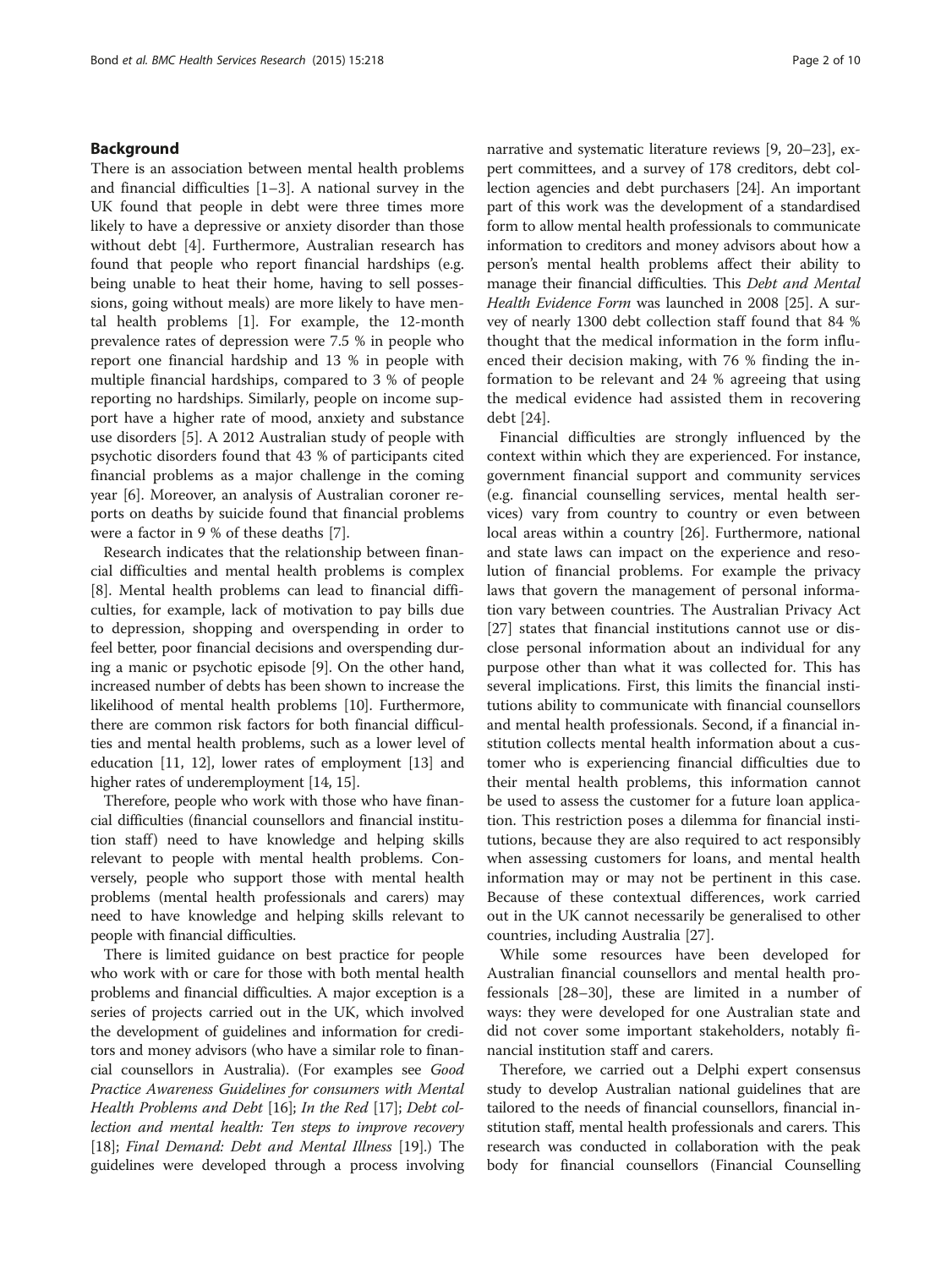Australia), a consortium of financial institutions (ANZ, GE Money, NAB, Westpac), and Australia's national depression and anxiety initiative (beyondblue).

## Methods

The Delphi process is an expert consensus method that can be used to develop best practice guidelines using practice-based evidence [[31](#page-9-0)]. The advantage of the Delphi method over other methods used in the projects described above, such as expert working groups and focus groups, is that the expert opinion is gathered anonymously through the use of online (or postal) surveys [\[32\]](#page-9-0), allowing for all participants on the panel to equally influence the results. One disadvantage to the Delphi method is the lack of discussion that can take place in working or focus groups, which allows for biases and incorrect assumptions to be challenged. Most often, the Delphi method involves the use of one expert panel. However, more recent work in the mental health area has included multiple panels, including consumer and carer experts, giving equal weight to all panels [\[33](#page-9-0)–[43](#page-9-0)].

Development of the current guidelines involved four steps: (1) formation of the expert panels, (2) literature search and survey questionnaire development, (3) data collection and analysis, and (4) guidelines development [[31](#page-9-0)].

## Step 1: Panel formation

This study utilised five expert panels: financial counsellors, financial institution staff, mental health professionals, mental health consumer advocates and carer advocates. All panelists had to be 18 years or older, living in Australia, and have either professional or personal experience with mental health problems and financial difficulties. Table [1](#page-3-0) presents specific inclusion criteria and recruitment methods for each of the expert panels.

The aim was to recruit a minimum of 30 people to each of the five panels so that the panel size would be within the typical Delphi panel size of 15–60 experts [[32\]](#page-9-0), allowing for reliable consensus to be reached. A panel size of 23 has been found to yield stable results in a simulation study [\[44\]](#page-9-0).

## Step 2: Literature search and survey questionnaire development

A systematic search of the 'grey' and academic literature was conducted in October and November of 2012 to gather information about how to help someone with mental health problems and financial difficulties. The search was conducted using Google Australia, Google UK, Google USA, Google Books and PubMed. The key search terms used were: (debt OR financial strain) AND (mental health OR mental illness OR depression OR anxiety OR suicide OR self-harm OR bipolar OR schizoaffective). The top 50 websites, books and journal articles were retrieved and reviewed for relevant information. Any links appearing on the websites were also reviewed. A total of 97 websites, 9 books and 29 journal articles were included. Figure [1](#page-4-0) summarises the literature review results.

A working group, consisting of staff from Mental Health First Aid Australia, the University of Melbourne, financial institutions and financial counselling services, translated the relevant information into statements that were clear, actionable, and contained only one idea. The statements were used to form a questionnaire that was administered to the expert panels via SurveyMonkey. The panel members were asked to rate each of the statements, using a 5-point scale ('essential', 'important', 'don't know/depends', 'unimportant' or 'should not be included'), according to whether or not they thought the statement should be included in the guidelines. See Additional files [1, 2](#page-8-0) and [3](#page-8-0) for copies of the Round 1, 2 and 3 surveys.

### Step 3: Data collection and analysis

Data were collected in three survey rounds administered between July and December 2013. In Round 1, panel members had the opportunity to provide comments or suggest new statements. After panel members completed a survey round, the statements were categorised as follows:

- 1. Endorsed. The item received an 'essential' or 'important' rating from 80-100 % of members of all five panels.
- 2. Re-rate. The item was not endorsed, but received an 'essential' or 'important' rating from 75 % or above of members of all panels.
- 3. Rejected. The item did not fall into either the endorsed or re-rate categories.

The panel comments were analysed by the Working Group for any new content. This new content was translated into clear and actionable statements for the Round 2 questionnaire. Panel members were given a summary report of Round 1 that included a list of the items that were endorsed and rejected, as well as the items that were to be re-rated. The report included the panel percentages of each rating, as well as their individual scores for each item to be re-rated. The participants were asked to consider whether to maintain or change their rating.

The procedures for Rounds 2 and 3 were the same as described above with two exceptions. There was no opportunity for comments in either of these rounds, and if a re-rated item did not receive an 'essential' or 'important' rating by 80 % or more of each panel, it was excluded.

### Step 4: Guidelines development

All of the endorsed statements were written into prose to form the guidelines document. This document was given to the expert panel members for comment and final endorsement.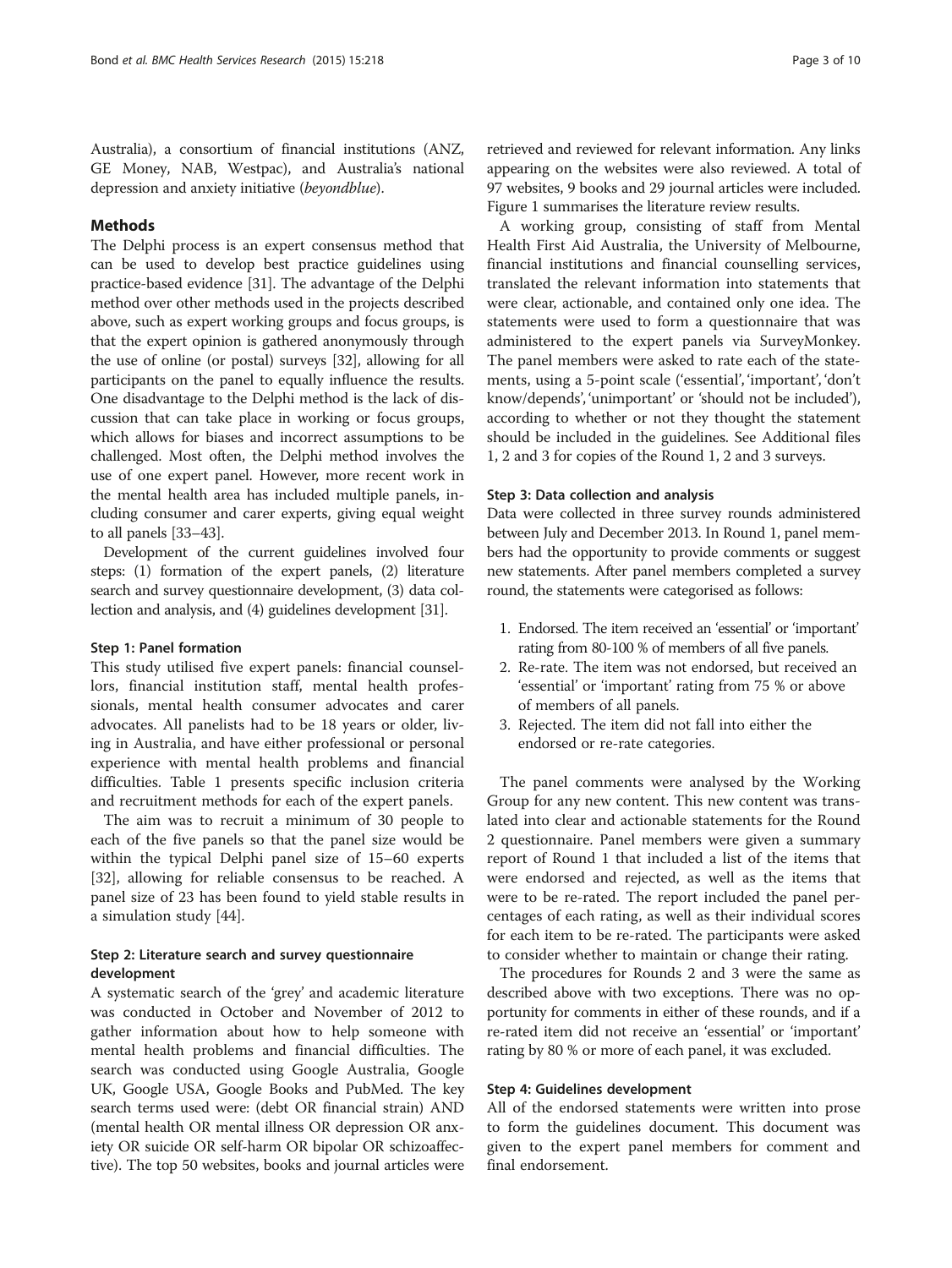#### <span id="page-3-0"></span>**Table 1** Expert panel inclusion criteria and recruitment methods

| Expert panel                                                                                                                  | Inclusion criteria                                                                                                                                                             | Recruitment method                                                                                                  |  |
|-------------------------------------------------------------------------------------------------------------------------------|--------------------------------------------------------------------------------------------------------------------------------------------------------------------------------|---------------------------------------------------------------------------------------------------------------------|--|
| Financial counsellors                                                                                                         | 1. A financial counsellor with at least 2-years experience,<br>or a manager of a financial counselling service or a<br>service that includes at least one financial counsellor | Advertisements through Financial<br>Counselling Australia and word of mouth                                         |  |
|                                                                                                                               | 2. Experience working with people with mental<br>health problems and/or have personal experience<br>with mental health problems                                                |                                                                                                                     |  |
| Financial institution staff (included banking<br>staff, banking ombudsman staff and Australian<br>Bankers' Association staff) | 1. At least 2-years combined experience in,<br>or as a manager of, a collection, hardship<br>or complaints department                                                          | Advertisement sent out by banking experts<br>on the research work group and the<br>financial institution consortium |  |
|                                                                                                                               | 2. Have industry insight into hardship management                                                                                                                              |                                                                                                                     |  |
| Mental health professional                                                                                                    | 1. At least 2-years relevant experience                                                                                                                                        | Advertisements sent out to mental<br>health services around Australia                                               |  |
|                                                                                                                               | 2. Experience working with people with financial<br>difficulties.                                                                                                              |                                                                                                                     |  |
| Consumer                                                                                                                      | 1. Experience with mental health problems<br>and financial difficulties                                                                                                        | Advertisements through mental<br>health advocacy organisations                                                      |  |
|                                                                                                                               | 2. The financial difficulties will ideally be resolved<br>and mental health symptoms well managed                                                                              |                                                                                                                     |  |
|                                                                                                                               | 3. A member of an advocacy organisation                                                                                                                                        |                                                                                                                     |  |
| Carer                                                                                                                         | 1. Currently, or in the past, care for a person<br>who has experienced mental health problems<br>and financial difficulties                                                    | Advertisements through mental<br>health advocacy organisations                                                      |  |
|                                                                                                                               | 2. A member of an advocacy organization                                                                                                                                        |                                                                                                                     |  |

## Ethics

This research was approved by the Australian Government Department of Health and Ageing Ethics Committee. Written informed consent was obtained from all participants by clicking 'yes' to a question about informed consent in the SurveyMonkey survey.

## Results

The response rate for completing all three rounds was 47.7 % (see Table [2](#page-4-0) for the breakdown of the response rate for each of the panels). Participants who completed all rounds were 74.1 % male, 24.7 % female, and 1.2 % other, and had an average age of 46.2 years (SD 12.9, range 21–75).

## Endorsed items

Figure [2](#page-5-0) presents the information about the total number of items rated, endorsed and rejected over the three rounds. The three rounds yielded a total of 462 endorsed items (see Additional file [4](#page-8-0) for a list of the endorsed items) and 435 rejected items (see Additional file [5](#page-8-0) for a list of the rejected items). The endorsed items formed the basis for the guidelines.

There was a strong positive correlation between the panels in the percentage endorsement for whether items should be included in the guidelines. The mental health professional panel and the financial counsellor panel, and the mental health professional panel and the carer

panel had the strongest correlations (both  $r = .89$ ) and the financial institution staff and the carers had the lowest  $(r=.72)$ .

## Differences between groups

In spite of the strong correlations, there were areas of disagreement, particularly between the financial institution staff panel and the others. Items that were either rejected or endorsed by only one panel and that received notably higher or lower ratings from this panel  $(\pm 10\%)$ are noted below.

## Comparison of ratings by the financial institution staff

Items that received a lower rating from the financial institution staff panel mainly fell into the following categories:

- Specific procedures the financial institution should have for people with mental health problems, e.g. deferring collection action or suspending interest payments when a person is acutely unwell.
- Passing on information about a customer's mental health problems to others, e.g. the support person, other financial institutions.
- Whether financial institution staff should refer people with mental health problems to financial counselling services.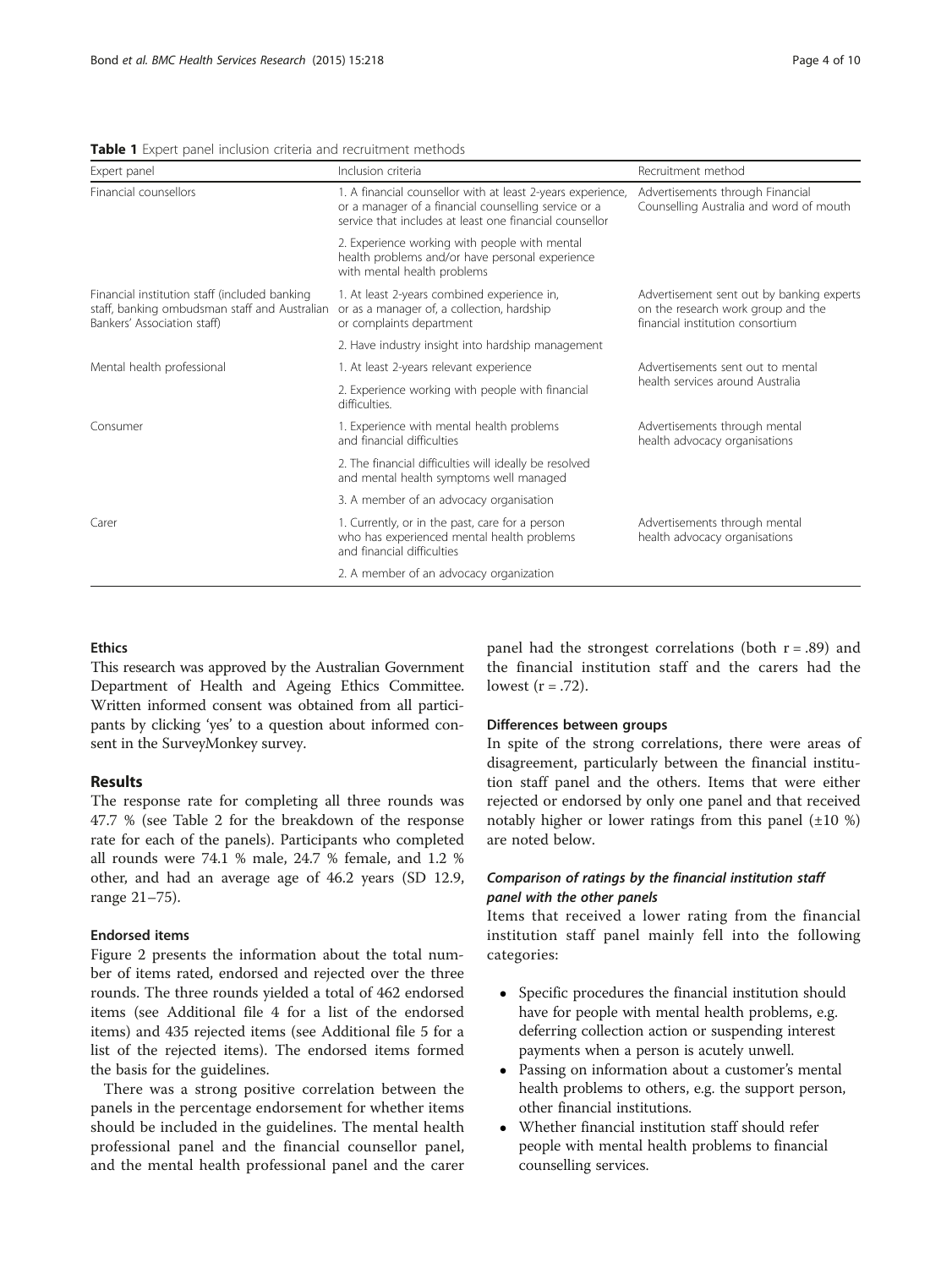<span id="page-4-0"></span>

• How much knowledge that financial institution staff need about mental health problems.

By contrast, the financial institution staff panel gave a higher rating to the action of financial institution staff and financial counsellors requesting that police check on people when there is a serious concern for safety.

Table 2 Response rate for each panel

## Comparison of ratings by the financial counsellor panel with the other panels

Items that received lower ratings from the financial counsellor panel included those addressing the support person's involvement in the management of the person's financial difficulties. This difference was also reflected in the comments made by participants in Round 1. For

| Expert panel                | Invited | Completed Round 1 | Completed Round 2 | Completed Round 3 | Response Rate |
|-----------------------------|---------|-------------------|-------------------|-------------------|---------------|
| Financial institution staff | 112     | 81                | 59                | 54                | 48.2 %        |
| Financial counsellors       | 81      | 43                | 35                | 33                | 40.7 %        |
| Mental health professionals | 72      | 38                | 31                | 31                | 43.1 %        |
| Consumers                   | 38      | 25                | 20                | 20                | 52.6 %        |
| Carers                      | 37      | 27                | 25                | 24                | 64.9 %        |
| Total                       | 340     | 214               | 170               | 162               | 47.7 %        |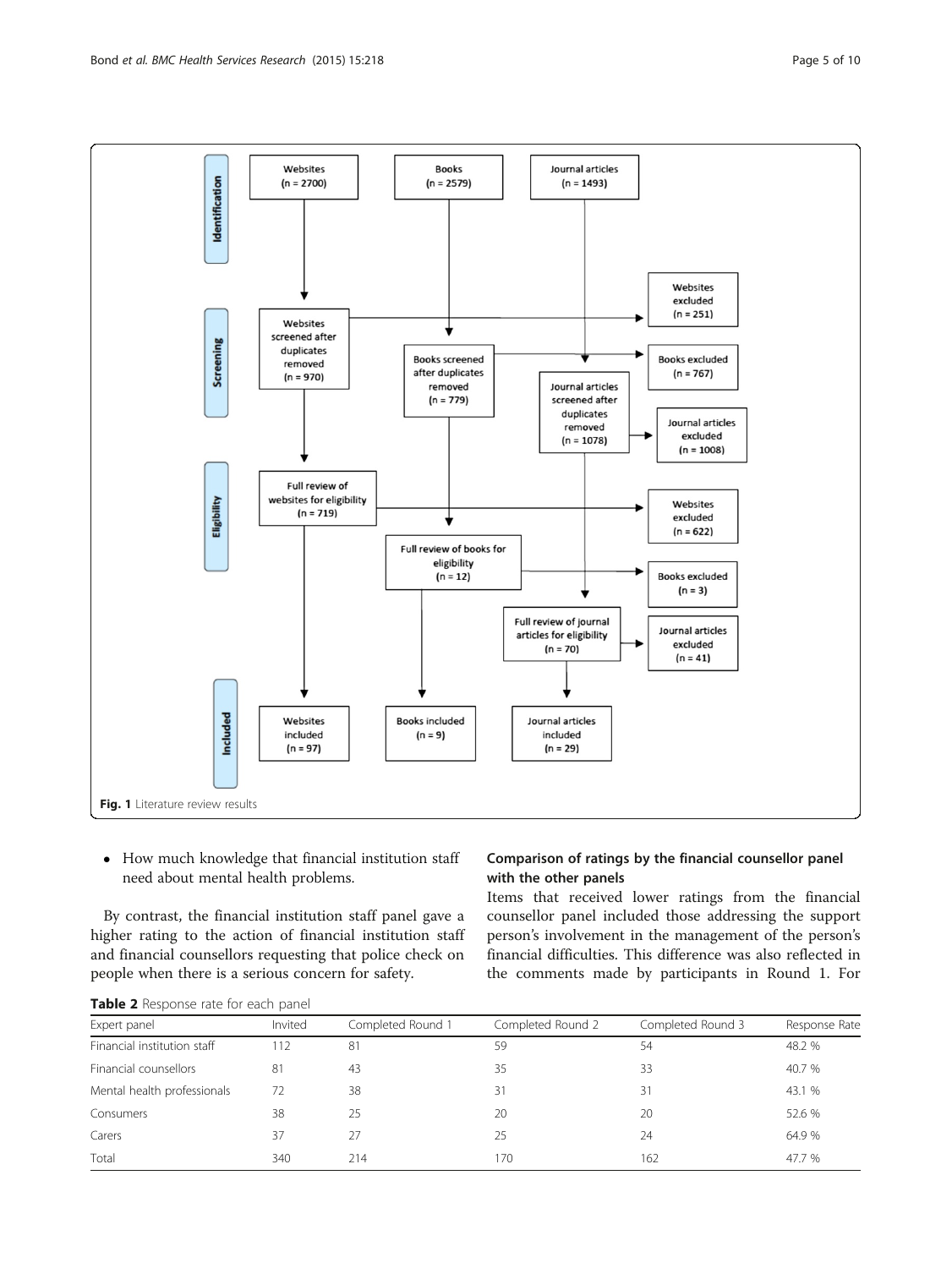<span id="page-5-0"></span>

example, "Does the support person understand the financial ramifications?" and "Dependent on relationship with support person as to how much information is divulged [to the support person]" and "It is important that the support persons are not exploiting the client and encouraging them to make the wrong decisions."

One item that received a higher rating from the financial counsellor panel related to getting an assurance from a distressed client with whom they are talking over the phone, that they will not harm themselves.

## Comparison of ratings by the mental health professional panel with the other panels

The one item that received a lower rating from the mental health professional panel related to the mental health professional referring a person with poor money management skills to a financial counsellor.

## Comparison of ratings by the consumer and carer panels with the other panels

Items that received a lower rating from the consumer panel included the support person advising the person to disclose their mental health problems to the financial institution, the financial institution staff and financial counsellor working together to determine the person's capacity to understand their financial situation, and a number of items about mental health knowledge and skills needed by financial counsellors and financial institution staff.

There were no items that the carer panel rated either higher or lower than the other panels.

## Use of a standardised form

Panel members were asked to rate a number of items relating to the development and use of a standardised form that the mental health professional could complete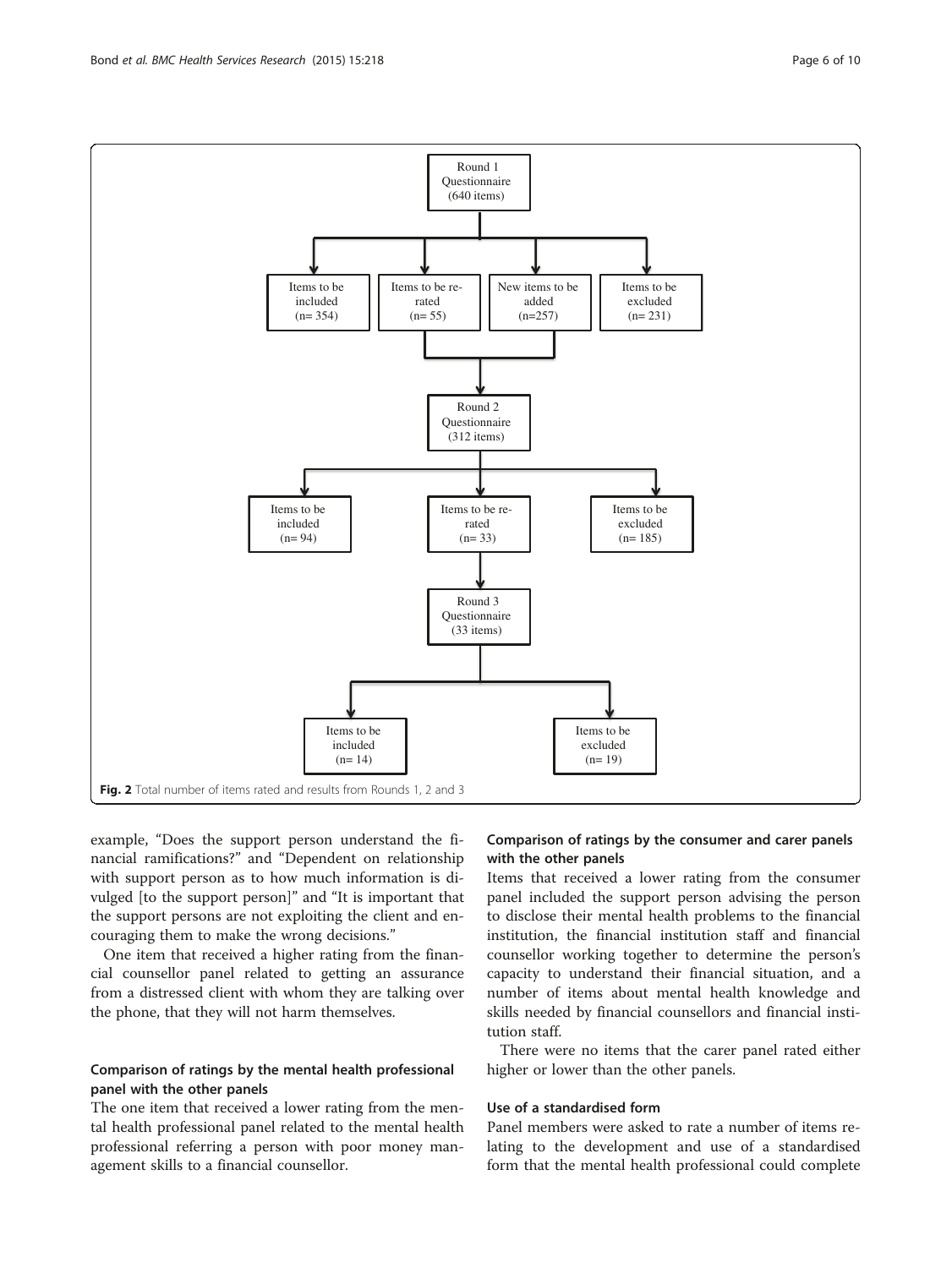to communicate how a person's mental health problems impact on their ability to manage their financial difficulties. Overall, there was support for such a form. Refer to Additional file [1](#page-8-0) for the items relating to the standardised form that were endorsed and Additional file [2](#page-8-0) for items that were rejected.

## Guidelines development

The first author grouped similar items under specific headings, re-writing them into continuous prose for ease of reading. Original wording of the items was retained, as much as possible. The Working Group reviewed this draft to ensure that the structure and the language were appropriate for the professionals that the guidelines target. The draft guidelines were then given to panel members for final comment, feedback and endorsement. The panel members requested only minor changes.

The final guidelines [\[45\]](#page-9-0) (see Additional file [6\)](#page-8-0) provide information for professionals and support people on how to assist a person with mental health problems and financial difficulties. The main themes are:

- Knowledge of mental health problems and financial difficulties
- How to support a person with mental health problems and financial difficulties
- Working with other professionals
- Disclosing mental health problems
- Effective communication when working with the person with mental health problems and financial difficulties
- The development and use of a standardised form to enable collaboration between professionals.

## Discussion

This research aimed to develop a consistent approach to working with people with mental health problems and financial difficulties through the expert consensus of financial counsellors, financial institution staff, mental health professionals, consumers and carers. Overall, 462 items were endorsed by all five groups as important or essential to be included in the guidelines. The endorsed items were written into a guidelines document that aims to inform policy and practice. There were a number of findings worthy of further discussion.

## Role delineation

Clear professional role delineation was a consistent theme evident in the data. For instance, while there was endorsement for the financial counsellor to ask about mental health problems, there was limited endorsement for financial counsellors using therapeutic techniques. Conversely, there was endorsement for mental health professionals to ask about financial

difficulties, but limited endorsement for them using financial counselling techniques.

Differentiation of roles within the financial institution staff was also evident in the Round 1 survey results. In Round 1, items referred to financial institution staff as a homogenous group, but many did not reach consensus. Comments provided by panel members indicated that some of the statements may be applicable to some roles within the financial institution and not others. For instance:

"I am concerned about the term "financial institution staff" as that covers so many positions...the extent of "how much" would depend on their position and decision making capacity in their organization."

and

"Asking [about] thoughts of suicide…would not be appropriate for some financial institution staff, e.g. bank teller when the queue is out the door and everyone is listening."

For this reason a number of the items for Round 2 were re-drafted to differentiate between the roles of hardship, collection, branch and contact centre staff. In Australia, hardship staff are trained to provide financial solutions for people experiencing financial difficulties or hardship, collection staff negotiate payment from people with overdue accounts, branch staff work in the local bank branches and contact centre staff work with customers over the phone. Contact centre staff can be located overseas or in Australia. This redrafting of items to differentiate these roles led to a number of items being endorsed for specific roles.

The guidelines also include a section about what a support person should know and do to help the person with mental health problems and financial difficulties. The financial counsellors, in particular had concerns about the support person's ability to act in the person's best interest, either due to ignorance around financial issues or more malicious intent. The consumers also rated an item about the support person providing advice to the person lower than the other panels.

## Specific actions for financial institution staff

A number of items were included in the survey that addressed specific actions that financial institution staff should take to assist the customer with mental health problems and financial difficulties. Some of these items received agreement from all but the financial institution staff. Such differences are likely to stem from the legal and institutional requirements on financial institution staff, which the other panels may not have been aware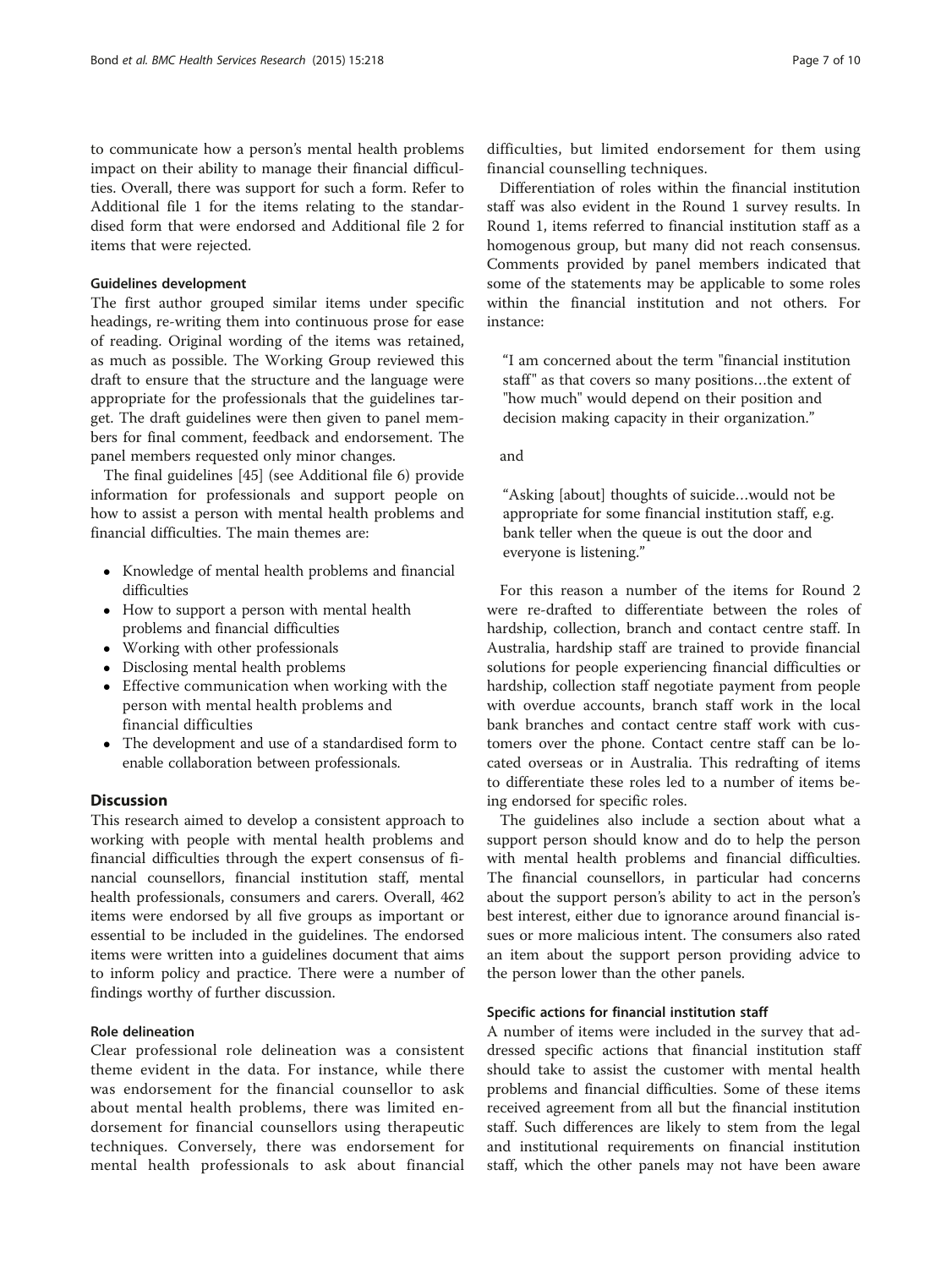of. In response to the statements about specific strategies for financial institutions (e.g. suspending interest), one participant said, "System limitations", while another said, "Financial institutions cannot record or keep sensitive information." Another commented, "These questions pose a difficulty for me in terms of privacy and yet responsible bank lending for consumers whose finances are not in great shape." The financial institution staff also commented on the tension created by the need to follow privacy laws and institutional policies, and what they thought would be best for all parties involved:

"I'm not 100 % sure about mental health disclosure due to privacy laws, but knowing a customer's health issues helps us so much to look at solutions that will assist their financial situation."

## The use of a standardised form

Panel members were asked to rate a number of items relating to the development and use of a standardised form that the mental health professional could complete to communicate how a person's mental health problems impact on their ability to manage their financial difficulties. It is envisioned that this form will allow financial counsellors and financial institutions to work collaboratively to find the most appropriate solution to the person's financial difficulties.

Privacy laws and institutional policies likely influenced the rating of items about the use this form, for instance items relating to recording of information about how the mental health problems affect the person's ability to manage current financial difficulties received endorsement. However, items asking for detailed information about the diagnosis and treatment of the mental health problem did not.

In addition to the consensus received for the items relating to this form, the researchers also received numerous positive anecdotal comments about the usefulness of such a form. In spite of the consensus and positive feedback, it is expected that the implementation of this form will be complex and difficult given privacy laws and the various institutional policies that govern the management of personal information [[46\]](#page-9-0).

## These guidelines compared to other work in Australia and overseas

These guidelines can be compared to other work done in Australia and overseas. In Australia, Good Shepherd Youth and Family Services developed two booklets based on a literature review and interviews with financial counsellors. While the advice in these booklets is generally consistent with the advice in the guidelines, they included a number of pieces of advice that were not endorsed in the current study. Moreover, unlike the

current guidelines, these booklets only cover the role of the financial counsellor and mental health professional.

In the UK, the Royal College of Psychiatrists and the Money Advice Trust published a document called Debt Collection and Mental Health: Ten Steps to Improve Recovery. The Australian guidelines diverge from this document in several ways. First, the UK document recommends that financial institution staff ask specific questions about how mental health affects the person's financial situation and their ability to communicate with creditors. Second, they recommend that financial institution staff refer customers to mental health professionals. Items similar to this did not receive endorsement from the panels in this study. This may be because participants thought the actions depended on the specific situation. Furthermore, privacy laws are different in the UK to Australia, which may have implications for the ability to collect and store private information about mental health problems.

Another notable difference from the UK work relates to the type of information to be collected using a standardised form. The UK form requests details about the diagnosis and treatment of the mental health problems. Similar items were included in our Delphi questionnaire, but as stated earlier, were rejected by all panels. The Australian form focuses on the functional impact of the mental health problems on the ability to manage current financial difficulties. Again financial institution staff may have been cautious in wanting to collect detailed information due to the privacy laws in Australia. However, the remaining panels also thought it was not necessary to collect this amount of detail.

## Implementation of the guidelines and potential future work

Until recently, financial counsellors have not had a national framework for training and professional development, which has led to inconsistent training, particularly around working with people with mental health problems [\[47\]](#page-9-0). The guidelines for financial counsellors are currently being used to inform mental health training for financial counsellors and financial counselling students. These guidelines are also available as part of a larger suite of mental health first aid guidelines on the Mental Health First Aid Australia website ([www.mhfa.com.au](http://www.mhfa.com.au)). Previous work has shown that people who download these guidelines make practical use of them to help people with mental health problems [\[48\]](#page-9-0).

Discussions are ongoing with financial institutions and the mental health sector on how best to implement these guidelines, including tailoring of training according to the person's role. A set of principles for working with and supporting a person who is experiencing mental health problems and financial difficulties is being developed using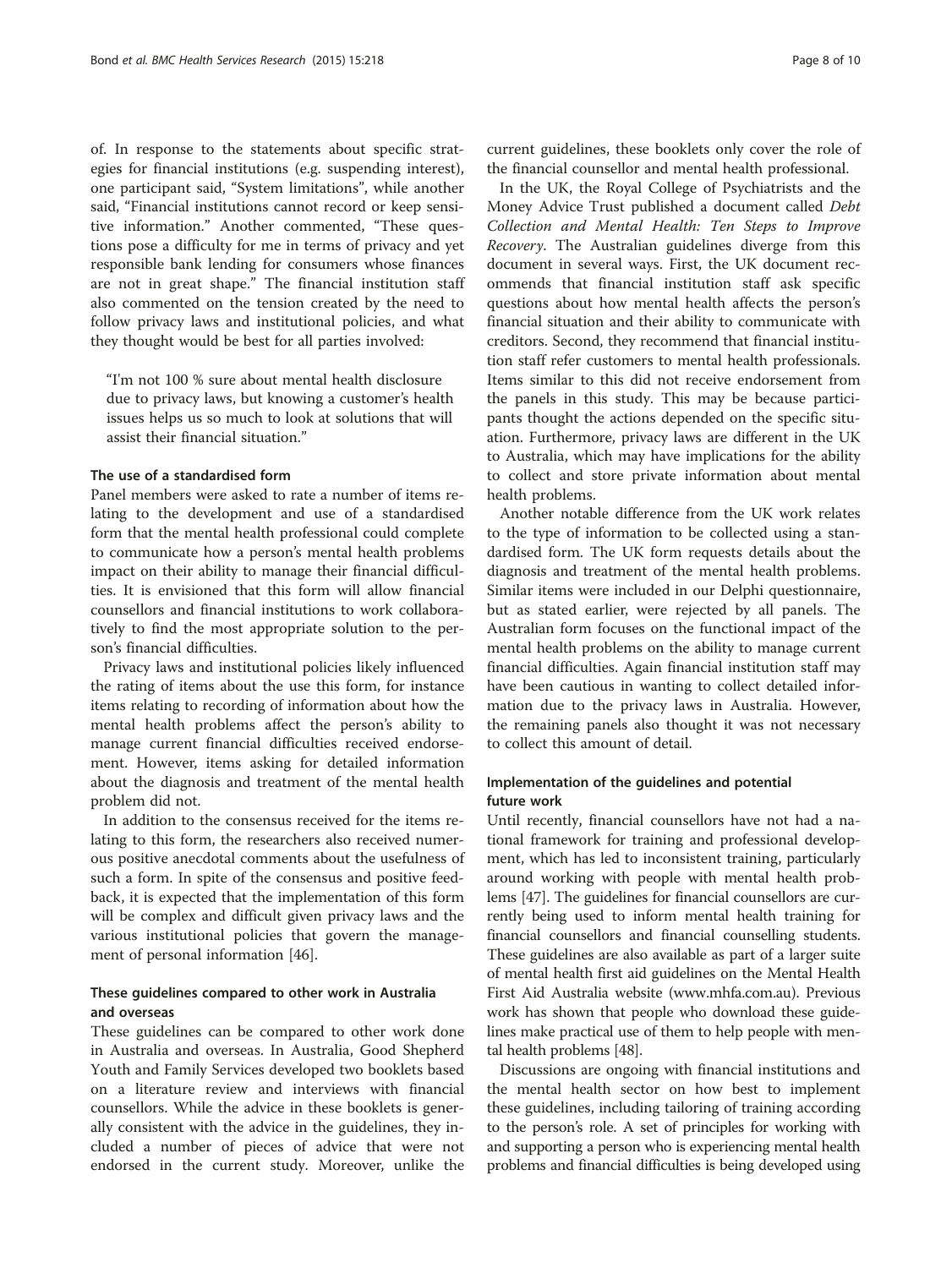<span id="page-8-0"></span>the guidelines. The principles are broader than the guidelines and will be for the use of financial counsellors, financial institution staff and mental health professionals.

Once the principles are complete and a standardised form is developed, future work will need to be done to better understand and overcome the earlier noted difficulties anticipated in the implementation of these documents. Further research in this area could include an evaluation of the use of the guidelines, principles and standardised form. Future work could also be done to try to get the guidelines and principles incorporated into the existing financial codes of practice. This current project was limited to developing guidelines for people with mental health problems who are already experiencing financial difficulties. Future work is needed to address prevention of financial difficulties by developing guidelines for financial institution staff who make decisions around lending money and providing credit.

## Limitations

Limitations of this study include being able to apply these guidelines consistently within financial institutions, given the legal and systematic constraints highlighted above. Two other limitations are related to the online Delphi process. The first is the possibility that some panel members were asked to advise on statements that were outside their expertise, possibly leading to a lack of inclusion of items related to best-practice evidence. The second limitation is that while participants are able to provide comments in Round 1 of the survey, they are not able to fully discuss their comments and opinions with other experts. Panel members may have made incorrect assumptions and held biases that remained unchallenged because there was no opportunity for discussion. It is possible that key actions were omitted from the guidelines because of this.

## Conclusion

Given the association between mental health problems and financial difficulties, financial counsellors and financial institution staff have an important role to play in the lives of people with both mental health problems and financial difficulties. Financial counsellors, financial institution staff, mental health professionals, consumers and carers were able to reach consensus about a number of strategies for assisting a person with mental health problems and financial difficulties. It is anticipated that these guidelines will be used to inform policy and train financial counsellors and financial institution staff in how to approach and assist their clients and customers in a way that will benefit the person with mental health problems.

## Additional files

[Additional file 1:](http://www.biomedcentral.com/content/supplementary/s12913-015-0868-2-s1.pdf) Copy of Round 1 survey.

[Additional file 2:](http://www.biomedcentral.com/content/supplementary/s12913-015-0868-2-s2.pdf) Copy of Round 2 survey.

[Additional file 3:](http://www.biomedcentral.com/content/supplementary/s12913-015-0868-2-s3.pdf) Copy of Round 3 survey.

[Additional file 4:](http://www.biomedcentral.com/content/supplementary/s12913-015-0868-2-s4.pdf) Endorsed Items: List of the survey items that were endorsed by all five panels.

[Additional file 5:](http://www.biomedcentral.com/content/supplementary/s12913-015-0868-2-s5.pdf) Rejected Items: List of the survey items that were not endorsed by all five panels.

[Additional file 6:](http://www.biomedcentral.com/content/supplementary/s12913-015-0868-2-s6.pdf) Guidelines for professionals who work with people with mental health problems and financial difficulties: Final copy (prior to graphic design stage) of the guidelines for financial counsellors, financial institution staff, mental health professionals and carers.

#### Competing interests

The authors declare that they have no competing interests.

#### Authors' contributions

KSB carried out the literature search, questionnaire development, recruitment, data analysis and drafting of the manuscript. KJC carried out questionnaire development and data analysis. AFJ co-designed the study, carried out questionnaire development, data analysis and drafting of the manuscript. BAK co-designed the study, carried out questionnaire development and data analysis. NJR carried out questionnaire development, data analysis and drafting of the manuscript. All authors provided edits to the manuscript and approved the final version.

#### Acknowledgements

We wish to thank the following people for their contribution to the working group: Lauren Levin, Bernadette Pascoe, Sue Fraser, Wayne Warburton, Beth Yelland, Caroline Dello, Paolo Ricci and Diane Barratt. We would also like to thank the expert panel members who gave their time to complete the surveys. The project was funded by small grants from the Australian Government Department of Health and Ageing, and ANZ, GE Money, NAB, Westpac and beyondblue.

#### Author details

<sup>1</sup>Mental Health First Aid Australia, Level 6/369 Royal Parade, Parkville, VIC 3052, Australia. <sup>2</sup>Centre for Mental Health, Melbourne School of Population and Global Health, The University of Melbourne, Level 4/207 Bouverie St, Parkville, VIC 3010, Australia. <sup>3</sup>School of Psychology, Deakin University Melbourne, Australia.

### Received: 9 July 2014 Accepted: 13 May 2015 Published online: 03 June 2015

#### References

- Butterworth P, Olesen SC, Leach LS. The role of hardship in the association between socio-economic position and depression. Aust N Z J Psychiatry. 2012;46:364–73.
- 2. Weich S, Lewis G. Material standard of living, social class, and the prevalence of the common mental disorders in Great Britain. J Epidemiol Community Health. 1998;52:8–14.
- 3. Butterworth P, Rogers B, Windsor T. Financial hardship, socio-economic position and depression: Results from the PATH Through Life Survey. Soc Sci Med. 2009;69:229–37.
- 4. Meltzer H, Bebbington P, Brugha T, Farrell M, Jenkins R. The relationship between personal debt and specific common mental disorders. Eur J Public Health. 2013;23:108–13.
- 5. Butterworth P. The prevalence of mental disorders among income support recipients: an important issue for welfare reform. Aust N Z J Public Health. 2003;27:441–8.
- 6. Carr VJ, Whiteford H, Groves A, McGorry P, Shepherd AM. Policy and service development implications of the second Australian National Survey of High Impact Psychosis (SHIP). Aust N Z J Psychiatry. 2012;46:708–18.
- 7. Judd F, Jackson H, Komiti A, Bell R, Fraser C. The profile of suicide: changing or changeable? Soc Psychiatry Psychiatr Epidemiol. 2012;47:1–9.